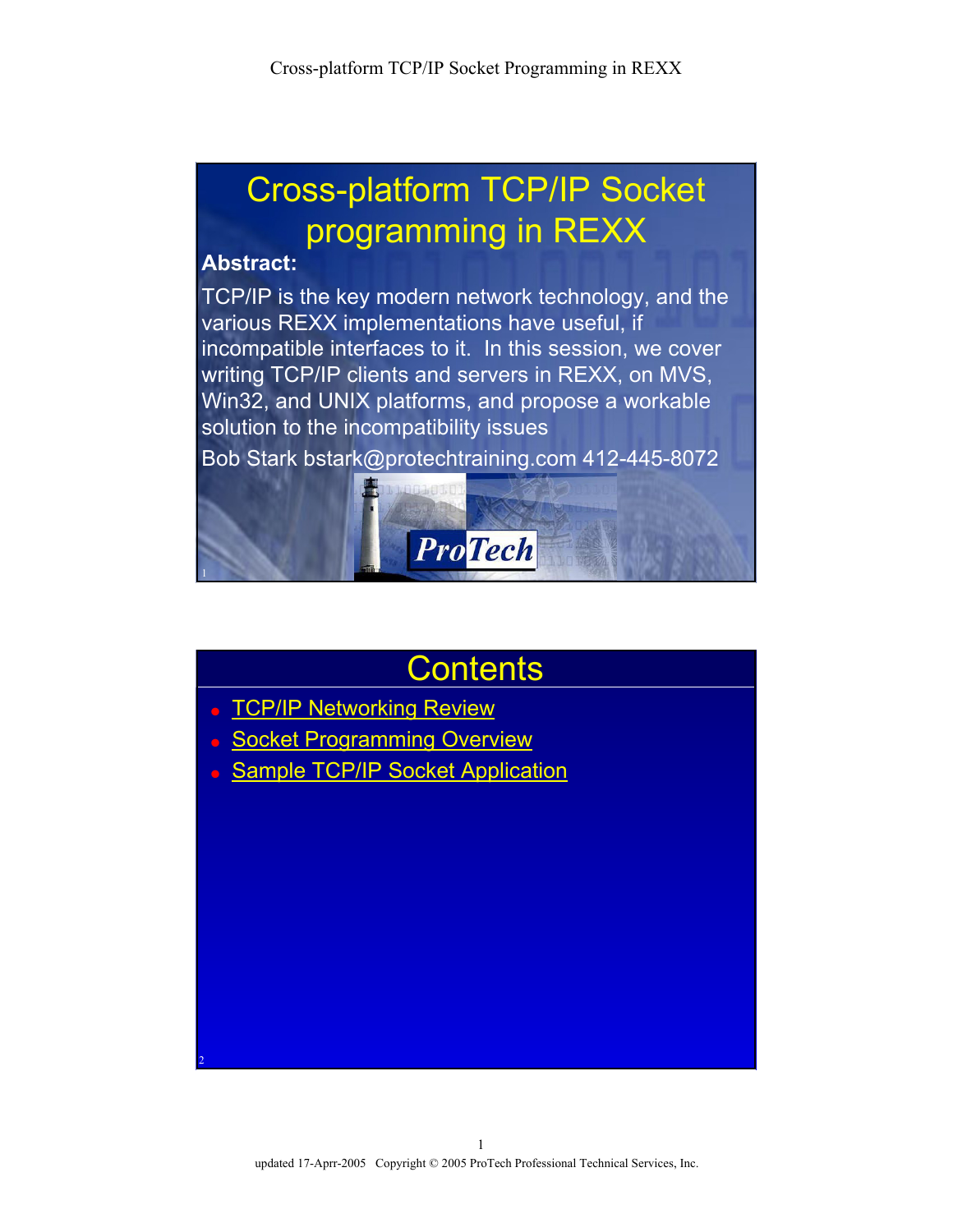### TCP/IP Application Functionality

#### Via TCP/IP users may:

3

- Use terminal access to other systems (Telnet)
- Send commands to other systems and receive responses
- Transfer and share files between systems (FTP and NFS)
- Use devices on other systems (Printing)
- Enable cross-platform communication between cooperating applications

#### Two Similar Packet Delivery Systems

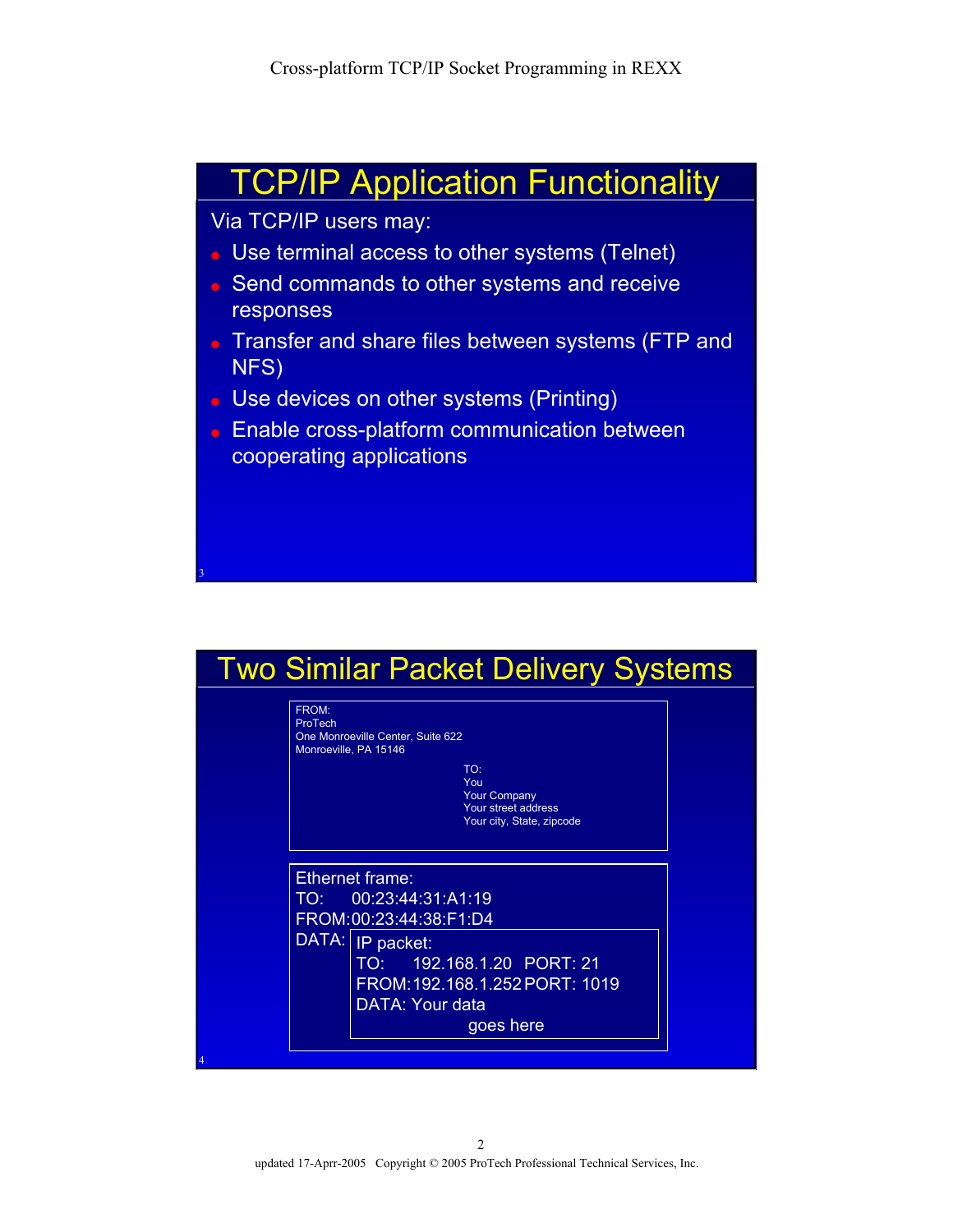



updated 17-Aprr-2005 Copyright © 2005 ProTech Professional Technical Services, Inc.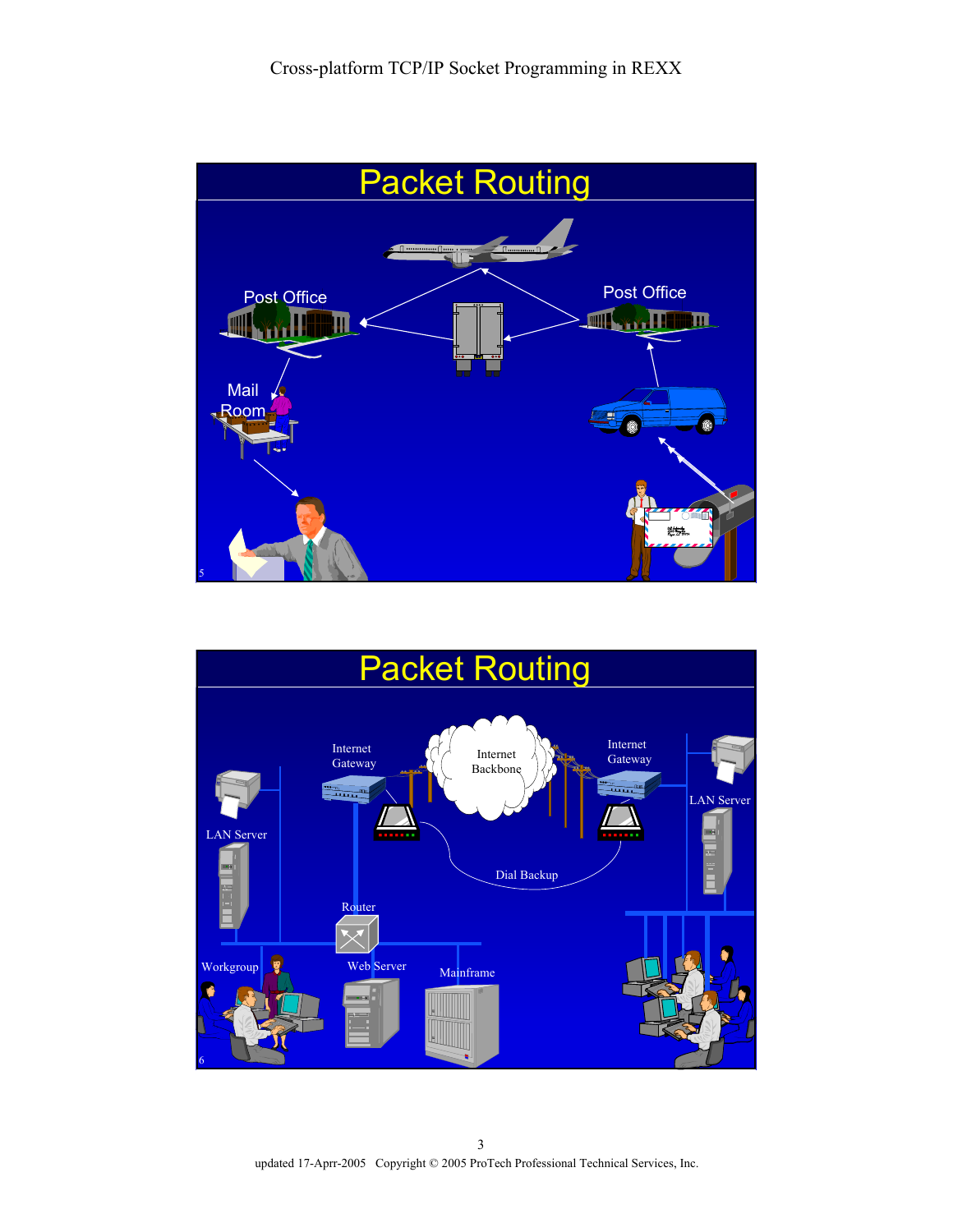



updated 17-Aprr-2005 Copyright © 2005 ProTech Professional Technical Services, Inc.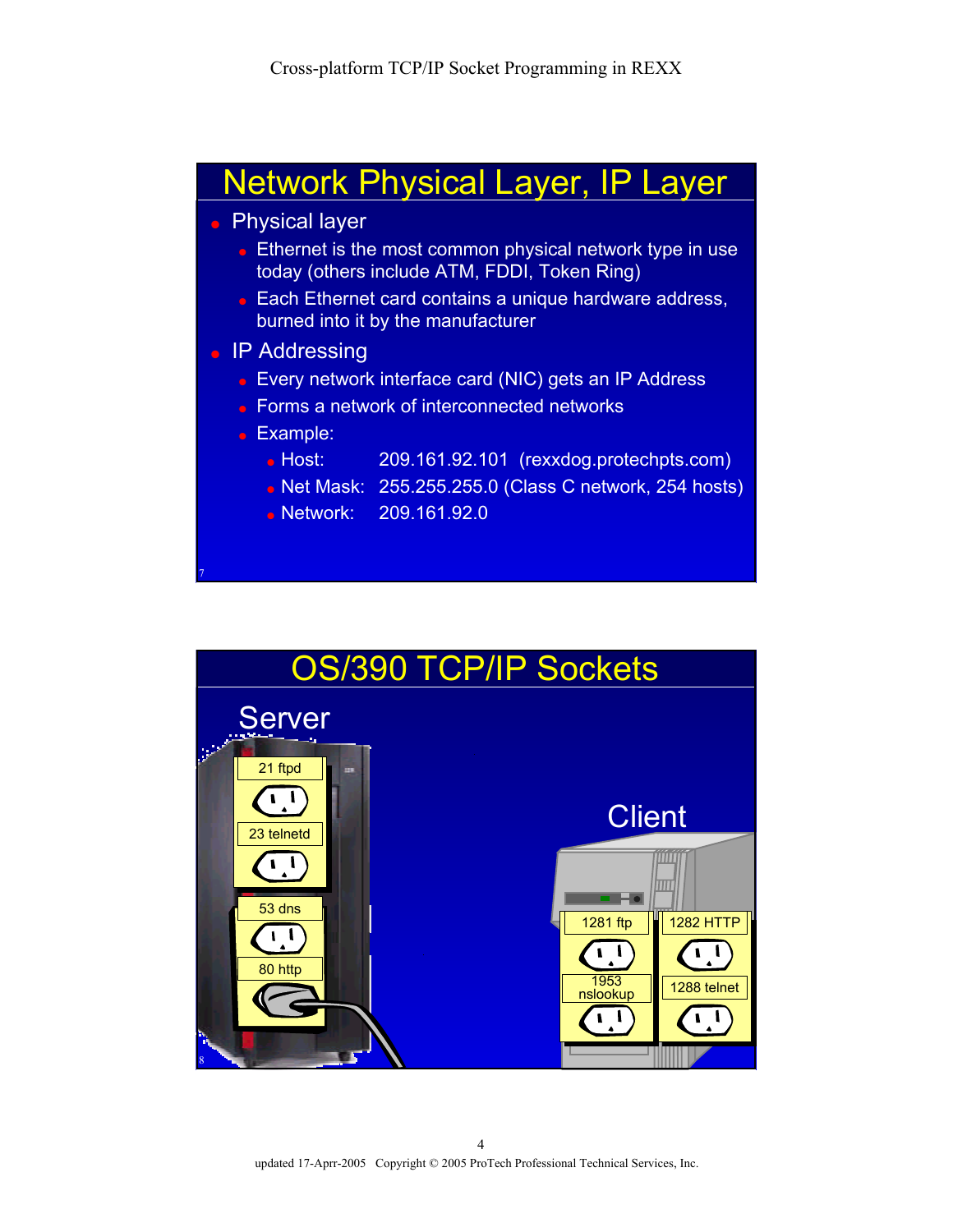|                  |                    | <b>Well Known UDP &amp; TCP Ports</b>    |
|------------------|--------------------|------------------------------------------|
| <b>Port</b>      | <b>Application</b> | <b>Description</b>                       |
| Echo             | 7/udp              | Echo Datagram back to sender             |
| FTP-Data         | 20/tcp             | File Transfer data transfer              |
| <b>FTP</b>       | $21$ /tcp          | File Transfer dialogue                   |
| <b>Telnet</b>    | 23/tcp             | Telnet remote login port                 |
| <b>SMTP</b>      | 25/tcp             | <b>Simple Mail Transfer Protocol</b>     |
| <b>DNS</b>       | 53/udp             | Domain name server                       |
| <b>HTTP</b>      | 80/tcp             | Default Web server port                  |
| POP <sub>3</sub> | 110/tcp            | PC mail retrieval service                |
| <b>NNTP</b>      | 119/tcp            | <b>Network news access</b>               |
| <b>NTP</b>       | $123/$ udp         | <b>Network Time Protocol</b>             |
| <b>SNMP</b>      | 161/udp            | <b>Simple Network Management queries</b> |
| SNMP-trap<br>9   | $162/$ udp         | <b>Simple Network Management alerts</b>  |

## TCP/IP Services

- ARP Address Resolution Protocol
	- Translates between hardware address & IP address
	- Routers use arp to find out which machine on its network is to receive a given IP data packet
- DNS Domain Name Service

10

- **Translates between hostnames & IP addresses**
- Essential for "human" use of the Internet
- Each domain is locally managed, i.e. ProTech gets to name the machines in protechpts.com
- Slow TCP/IP response often related to DNS problems
- nslookup UNIX command used to query the domain name server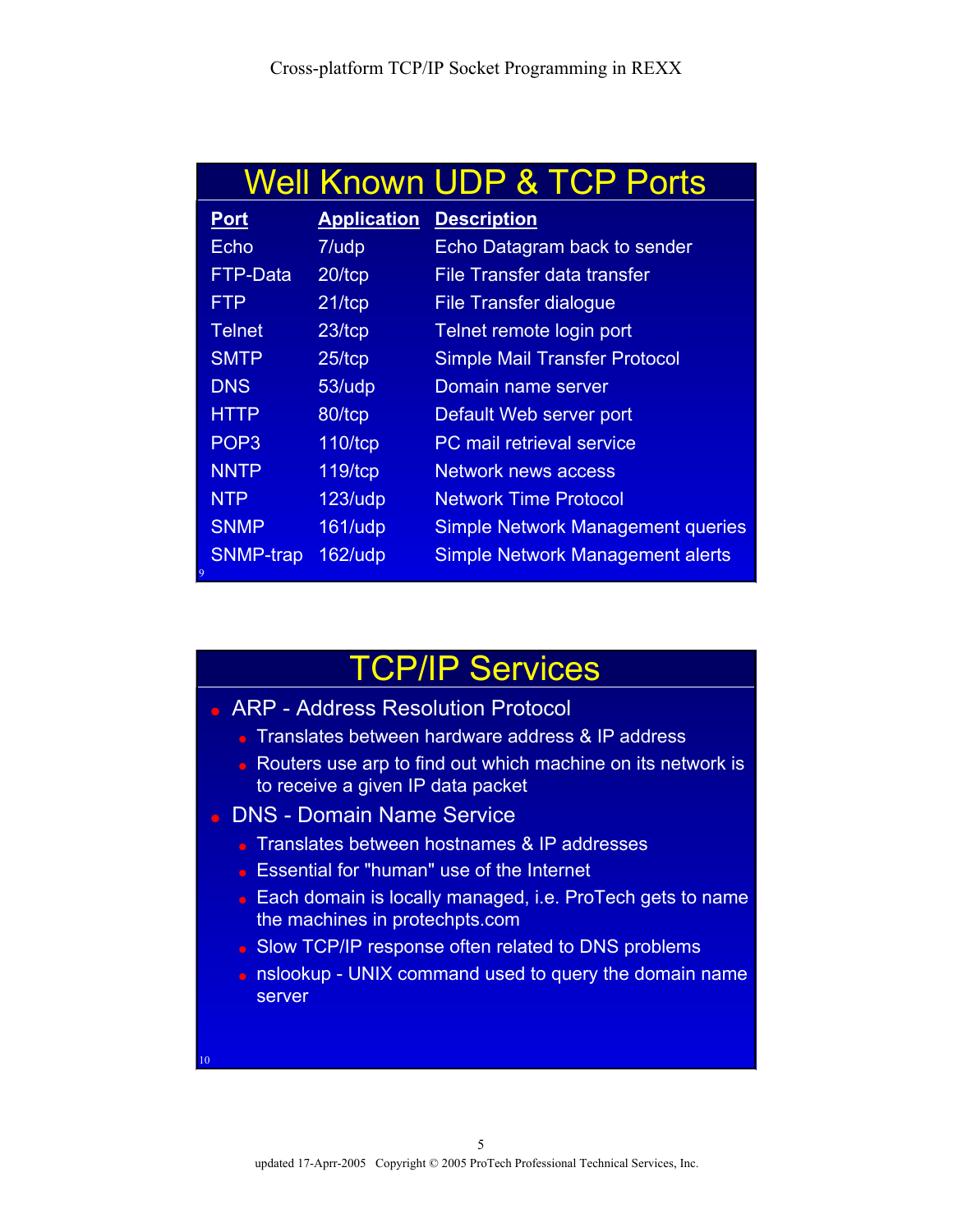### TCP/IP Applications

- telnet Terminal emulation
	- Allows terminal -> host connection w/o dedicated wire
	- Terminal type and capabilities are negotiated
	- TN3270 is telnet for 3270 terminals
- ftp File Transfer Protocol
	- Allows files to be transferred between hosts
	- Supports transfer between dissimilar machines
		- OS/390 (EBCDIC) to PC (ASCII) or other UNIX (ASCII)
		- Dataset name <-> UNIX filename
- sendmail e-mail transfer program
	- Stores and forwards mail to other users, machines

# TCP/IP Applications

#### • NFS - Network File System

11

12

- Allows remote disks on another system to appear local
- Slower, more convenient for accessing common data
- Has several cousins w/ additional features, complexity
	- AFS Andrew File System
	- DFS Distributed File System
	- OSF DCE Distributed Computing Environment
- WWW World Wide Web
	- Client-server protocol with generic client, the *browser*
	- Provides interconnected Hypertext documents, forms
	- Supports application development via CGI scripts, Java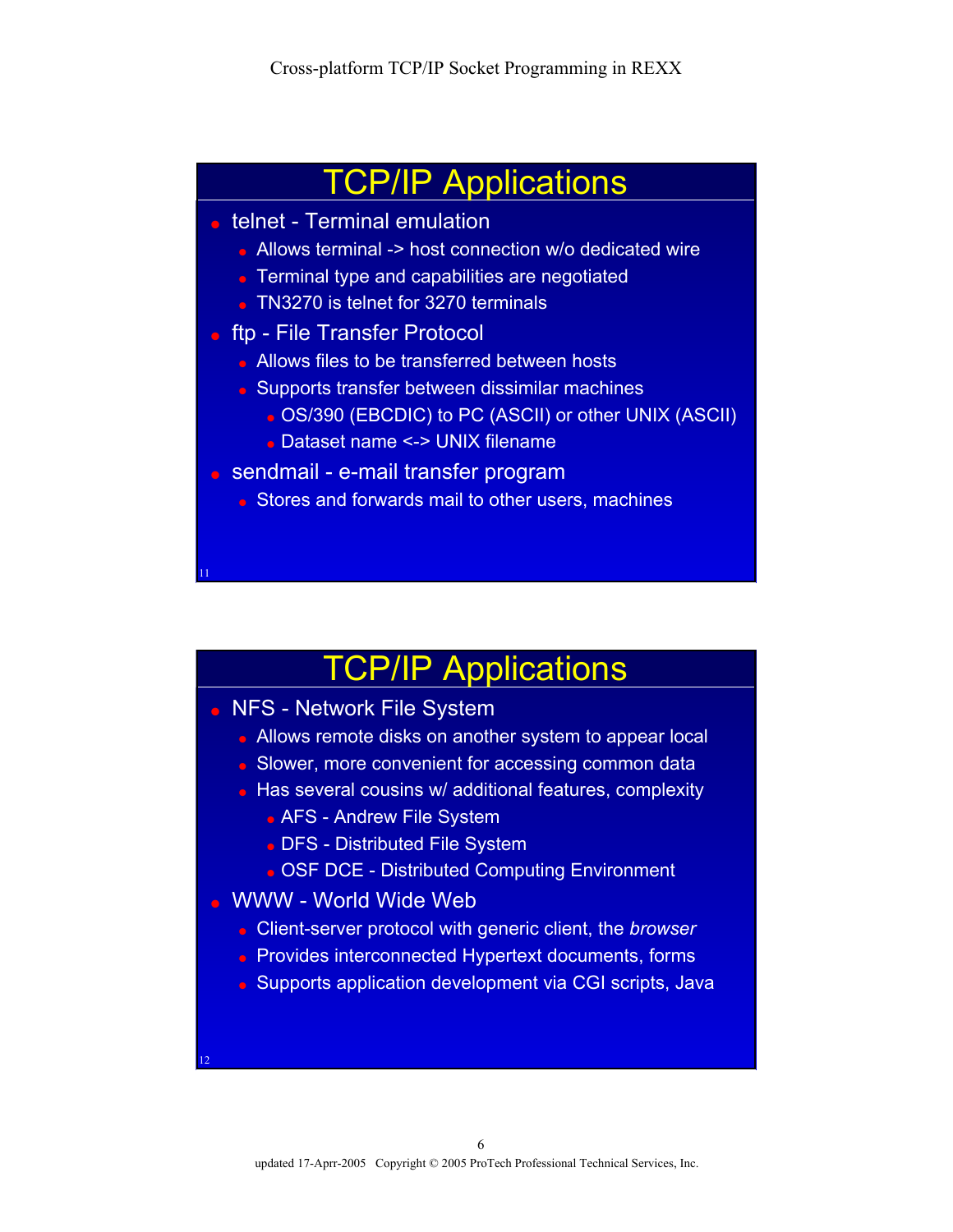### Telnet Access

- The telnet Command
- The telnet client is a TCP/IP utility that enables terminal access
- telnet is normally invoked from the command line in the format:
- **\$ telnet** *hostid*
- telnet also supports an interactive mode
- Upon connection you will be prompted for Userid and Password

# **TCP/IP Applications: rsh, rexec**

● rsh - Remote Shell

13

14

- Permits you to issue a command on another machine and receive the response
- Sending host, userid must be pre-authorized • .rhosts file contains permitted machines, usernames
- Userid and cmd text traverses network, but not passwd
- \$ **rsh rexxdog ls -al**
- rexec Remote Execution
	- Issue a command on remote host & receive response
	- Userid, password, and cmd text traverses the network
	- \$ **rexec -l bstark -p pswd rexxdog ls -al**
	- Userid and password from .netrc file in home directory **machine rexxdog login bstark password pswd**
	- \$ **chmod go-rwx .netrc** (Remove others access)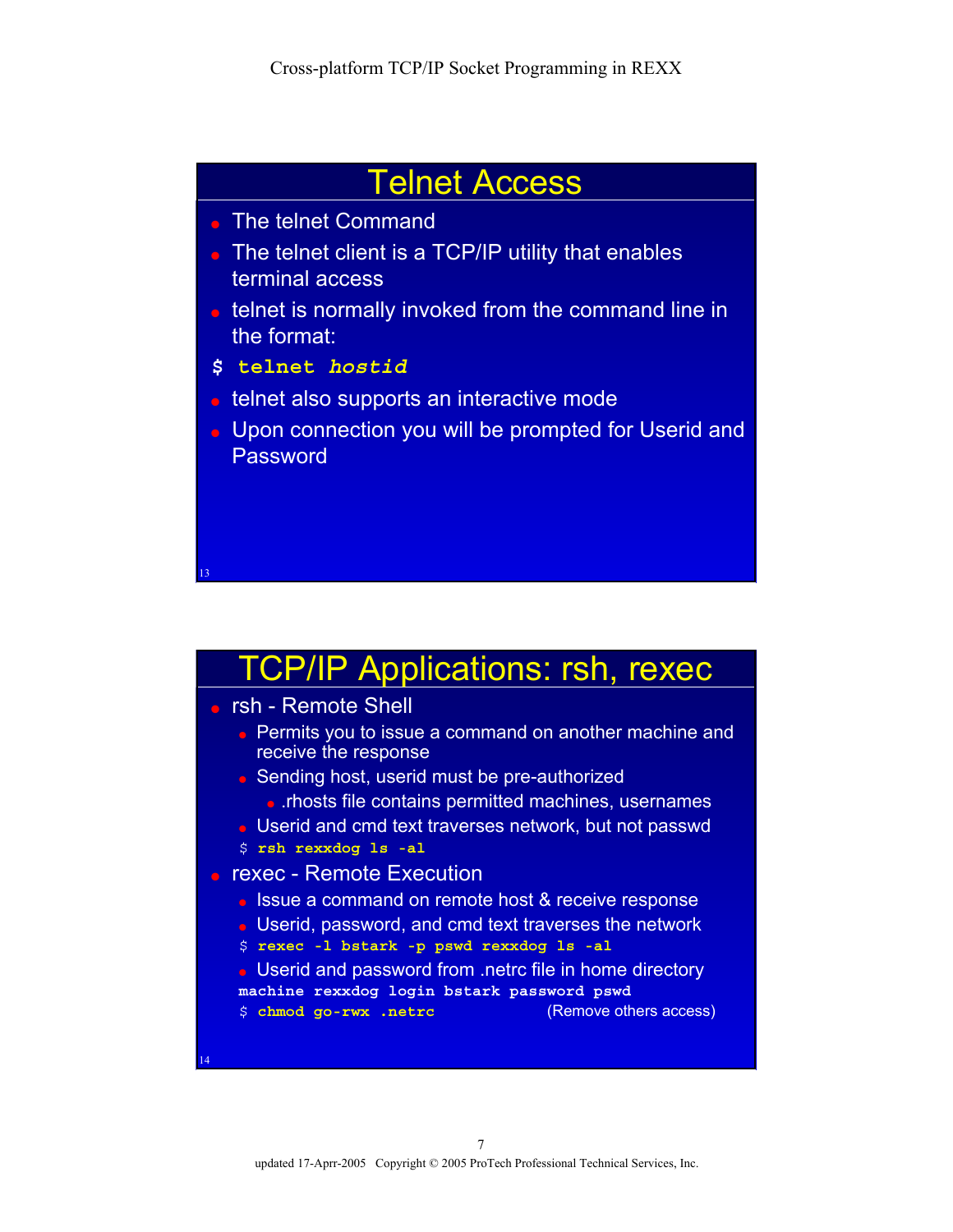

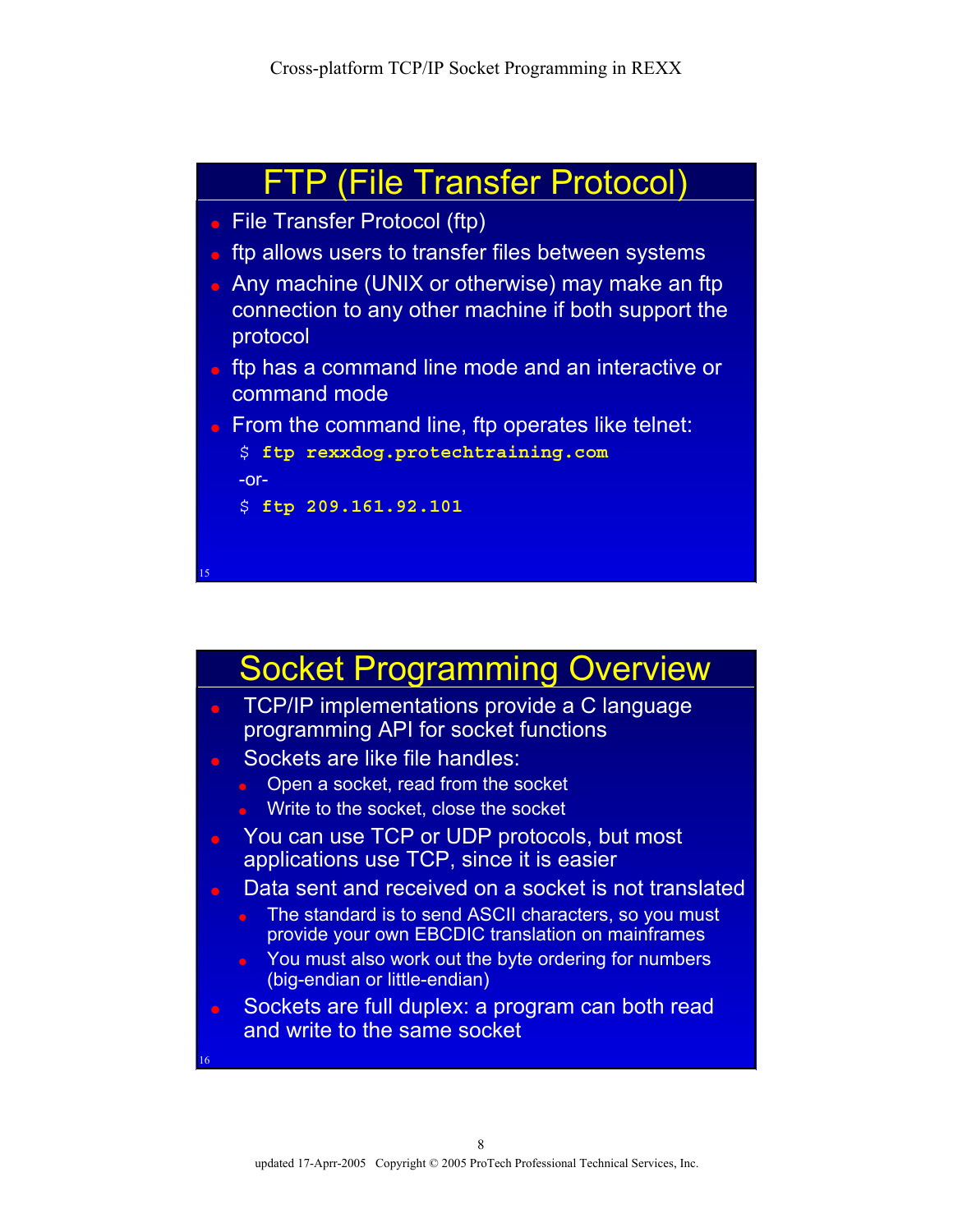

| <b>Basic Socket Send/Receive Functions</b>                                                                                    |                  |
|-------------------------------------------------------------------------------------------------------------------------------|------------------|
| SockSocket(domain, type, protocol)<br>Socket('SOCKET', domain, type, protocol)<br>Creates a new socket and returns its number | PC<br><b>MVS</b> |
| • Typical parms: 'AF_INET','SOCK_STREAM', 'IPPROTO_TCP'                                                                       |                  |
| SockRecv(socket, buffer, length, flags)<br>Socket('Recv', socket, length, flags)                                              | РC<br><b>MVS</b> |
| Reads data from socket, up to length bytes (may return<br>less)                                                               |                  |
| SockSend(socket, dataToSend, flags)<br>Socket('Send', socket, dataToSend, flags)<br>• Writes dataToSend to socket             | РC<br><b>MVS</b> |
| SockClose(socket)                                                                                                             | РC               |
| Socket('Close', socket)<br>Closes socket (makes it unusable on both sides)                                                    | <b>MVS</b>       |
| 18                                                                                                                            |                  |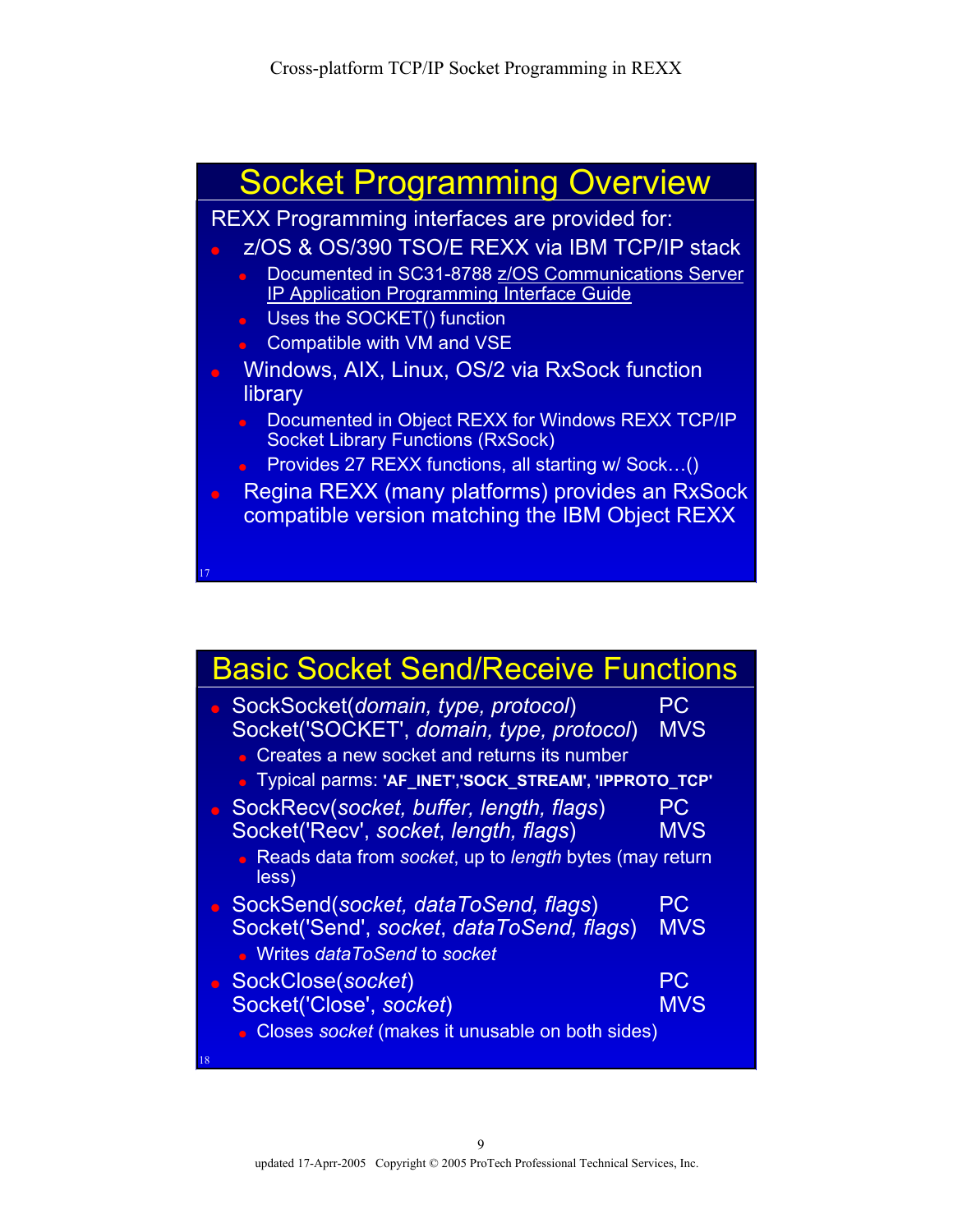

| <b>Basic Socket Connection Functions</b>                                                                                                                                        |                |  |  |
|---------------------------------------------------------------------------------------------------------------------------------------------------------------------------------|----------------|--|--|
| SockBind(socket, address)                                                                                                                                                       | <b>PC/UNIX</b> |  |  |
| Socket('Bind', socket, address)                                                                                                                                                 | <b>MVS</b>     |  |  |
| • Used by servers to reserve a port                                                                                                                                             |                |  |  |
| SockAccept(socket, [address])                                                                                                                                                   | <b>PC/UNIX</b> |  |  |
| Socket('Accept', socket)                                                                                                                                                        | <b>MVS</b>     |  |  |
| Used by servers to wait for a client to make a connection                                                                                                                       |                |  |  |
| socket must have been previously bound<br>$\blacksquare$                                                                                                                        |                |  |  |
| • When a connection occurs, a new socket is returned, which<br>is used for further communication with the client (original<br>socket remains open, waiting for new connections) |                |  |  |
| SockConnect(socket, address)                                                                                                                                                    | <b>PC/UNIX</b> |  |  |
| Socket('Connect', socket)                                                                                                                                                       | <b>MVS</b>     |  |  |
| Used by clients to connect to a server                                                                                                                                          |                |  |  |
| 20                                                                                                                                                                              |                |  |  |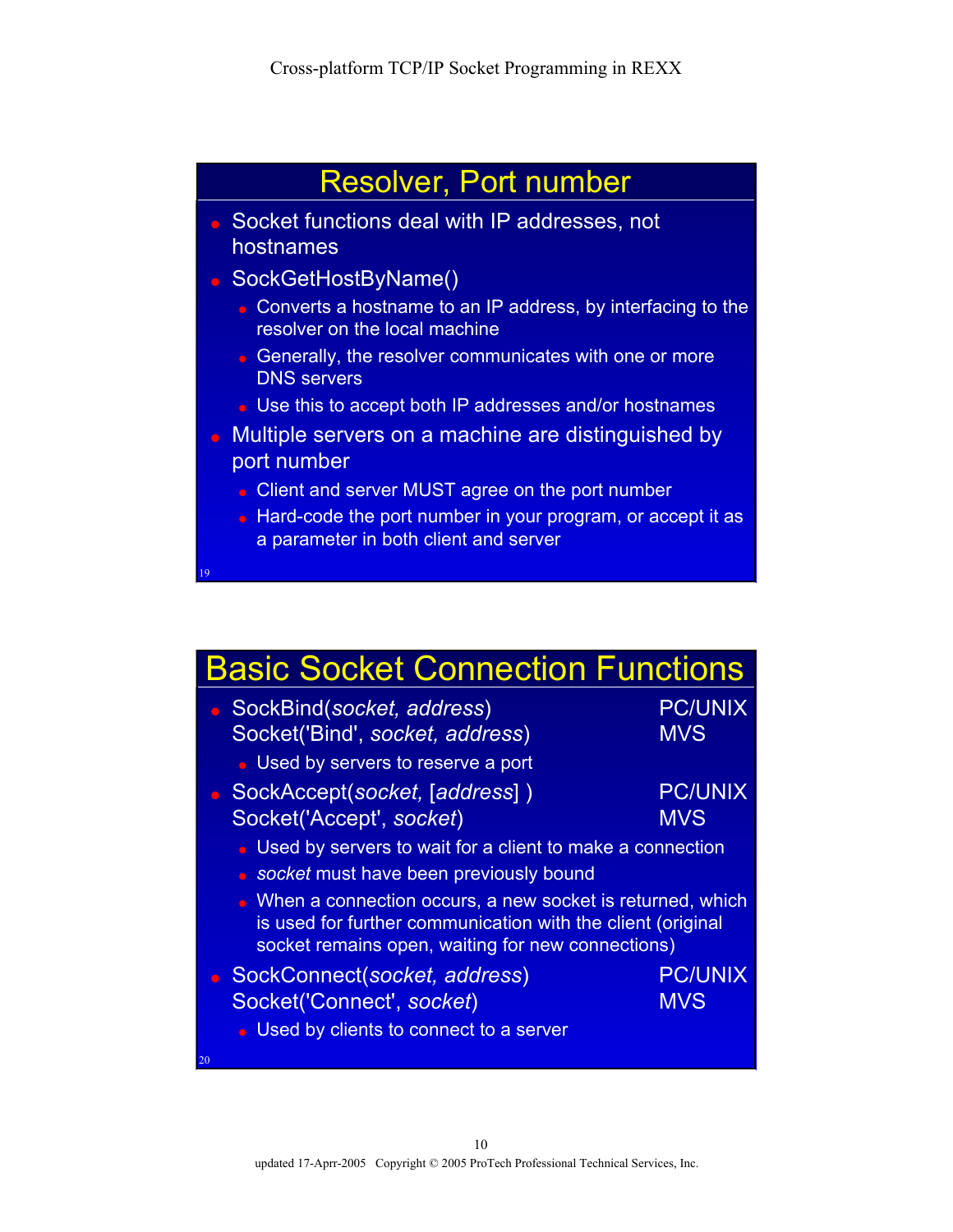

## Sample TCP/IP Socket Application

- Echo client and server, written by Thorsten Schaper of IBM
	- Client sends a string to the server
	- Server appends text to the string and sends it back
- Contains both Mainframe and PC/UNIX **implementations**
- Server can handle multiple clients, Host or workstation
	- $\bullet$  EBCDIC <-> ASCII translation is handled

22

• Available for download at: ftp://service.boulder.ibm.com/ps/products/ad/obj-xx/rxsocket.zip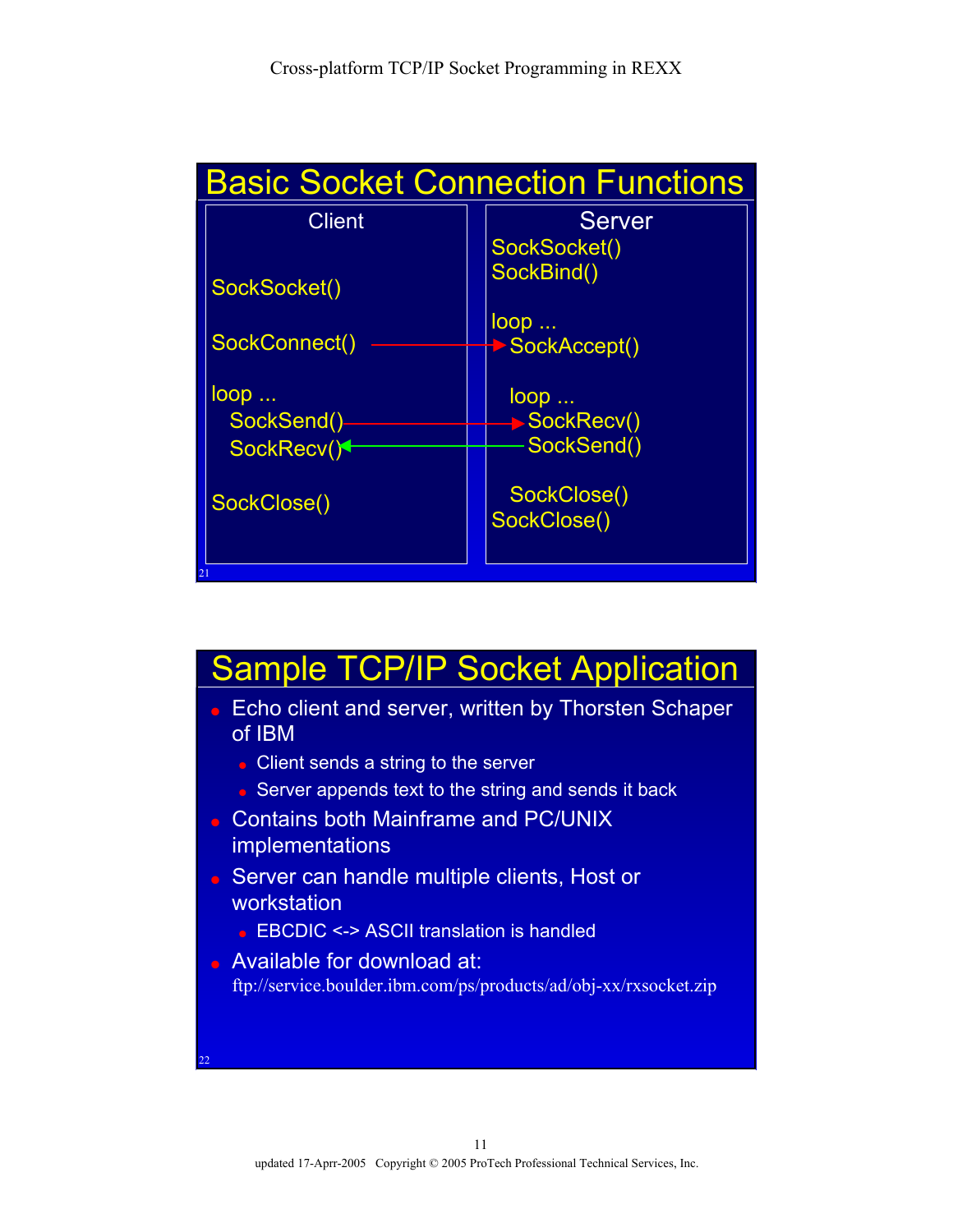